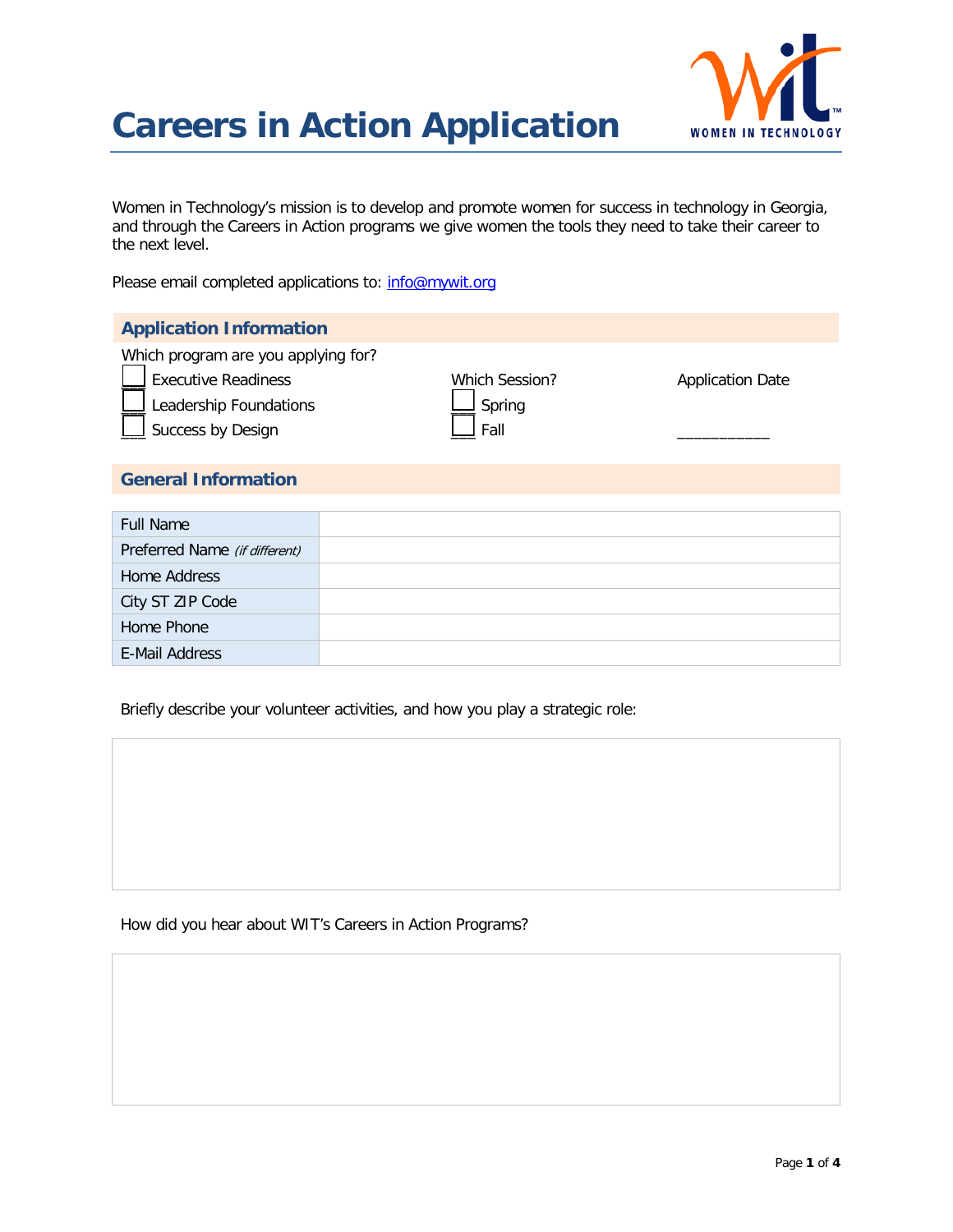

### **Employment**

| <b>Employer Company</b>                 |                       |  |
|-----------------------------------------|-----------------------|--|
| Type of<br><b>Business/Organization</b> |                       |  |
| <b>Starting Date</b>                    | # of Direct Reports   |  |
| <b>Current Title</b>                    |                       |  |
| Office Phone                            | <b>Cell Phone</b>     |  |
| E-Mail Address                          |                       |  |
| <b>Mailing Address</b>                  |                       |  |
| City ST ZIP Code                        |                       |  |
| <b>Physical Address</b>                 |                       |  |
| City ST ZIP Code                        |                       |  |
| Report to Name, Title                   |                       |  |
| <b>Phone Number</b>                     | <b>E-Mail Address</b> |  |
| PR Contact Name, Title                  |                       |  |
| <b>Phone Number</b>                     | <b>E-Mail Address</b> |  |

Throughout your career, how many times have you managed people directly? List the # of times and the  $#$  of direct reports. List the  $#$  of times you have matrix managed individuals:

### **Background Information**

Please provide the following current electronic documents with your application. Check if attached.



Resume  $\Box$  LinkedIn URL

Bio  $\Box$  JPEG Photo/Headshot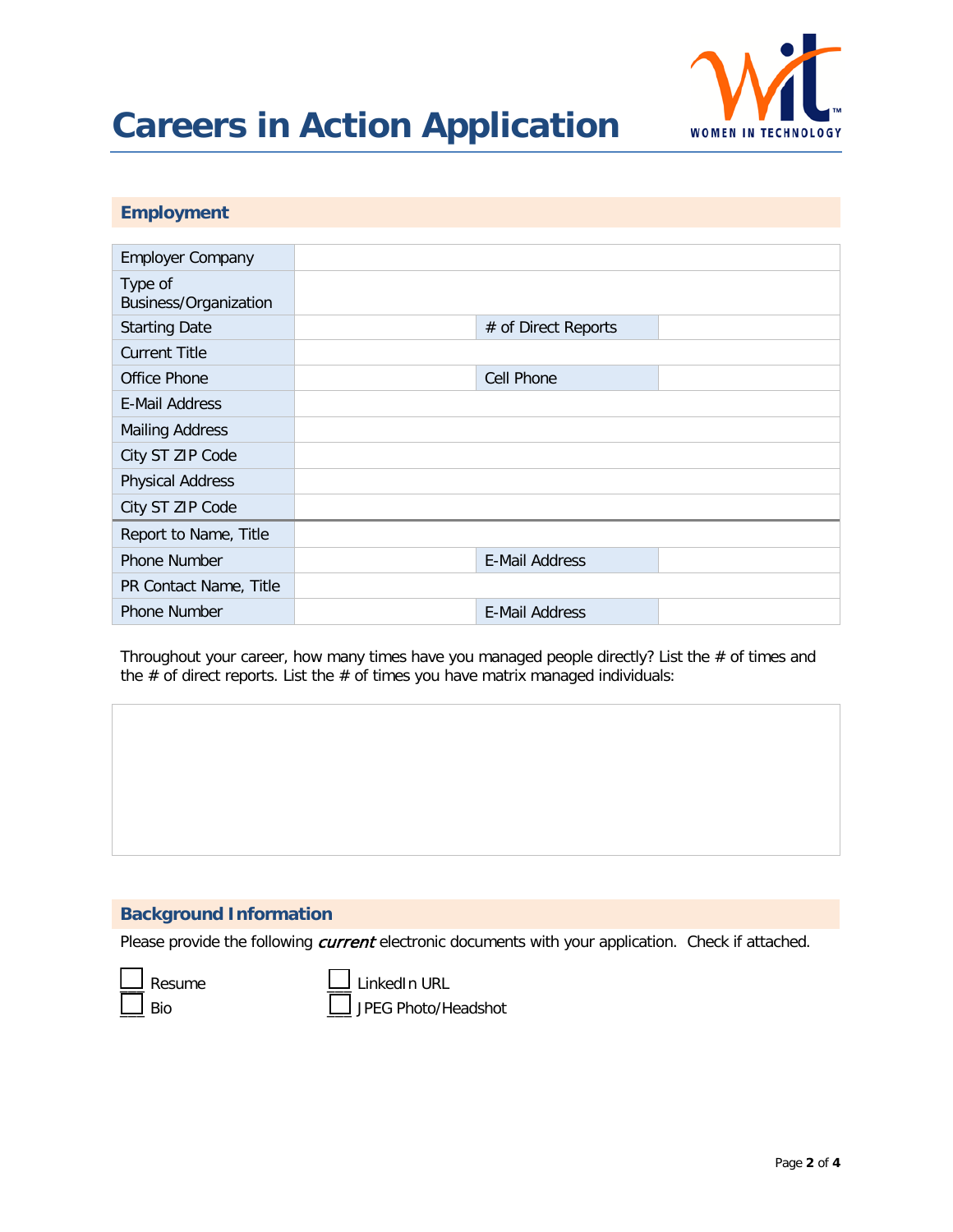

### **Education**

| <b>Name of Post-Secondary School</b> | From – To | <b>Degree</b> | <b>Major</b> |
|--------------------------------------|-----------|---------------|--------------|
|                                      |           |               |              |
|                                      |           |               |              |
|                                      |           |               |              |
|                                      |           |               |              |

#### **References**

Please list the names and contact information of your sponsor for this program and your current manager. If the person is the same, please note it below.

| <b>Name</b> | <b>Relationship to You</b> | <b>Email Address</b> | <b>Phone Number</b> |
|-------------|----------------------------|----------------------|---------------------|
|             | Sponsor                    |                      |                     |
|             | Manager                    |                      |                     |
|             |                            |                      |                     |
| Comments    |                            |                      |                     |

### **Questionnaire**

What do you hope to gain from your Careers in Action experience?

Describe your role and responsibilities within your organization and include the reporting structure. Please also specifically state any new roles or responsibilities that you have assumed over the last 12 months that reflect growth in your career.